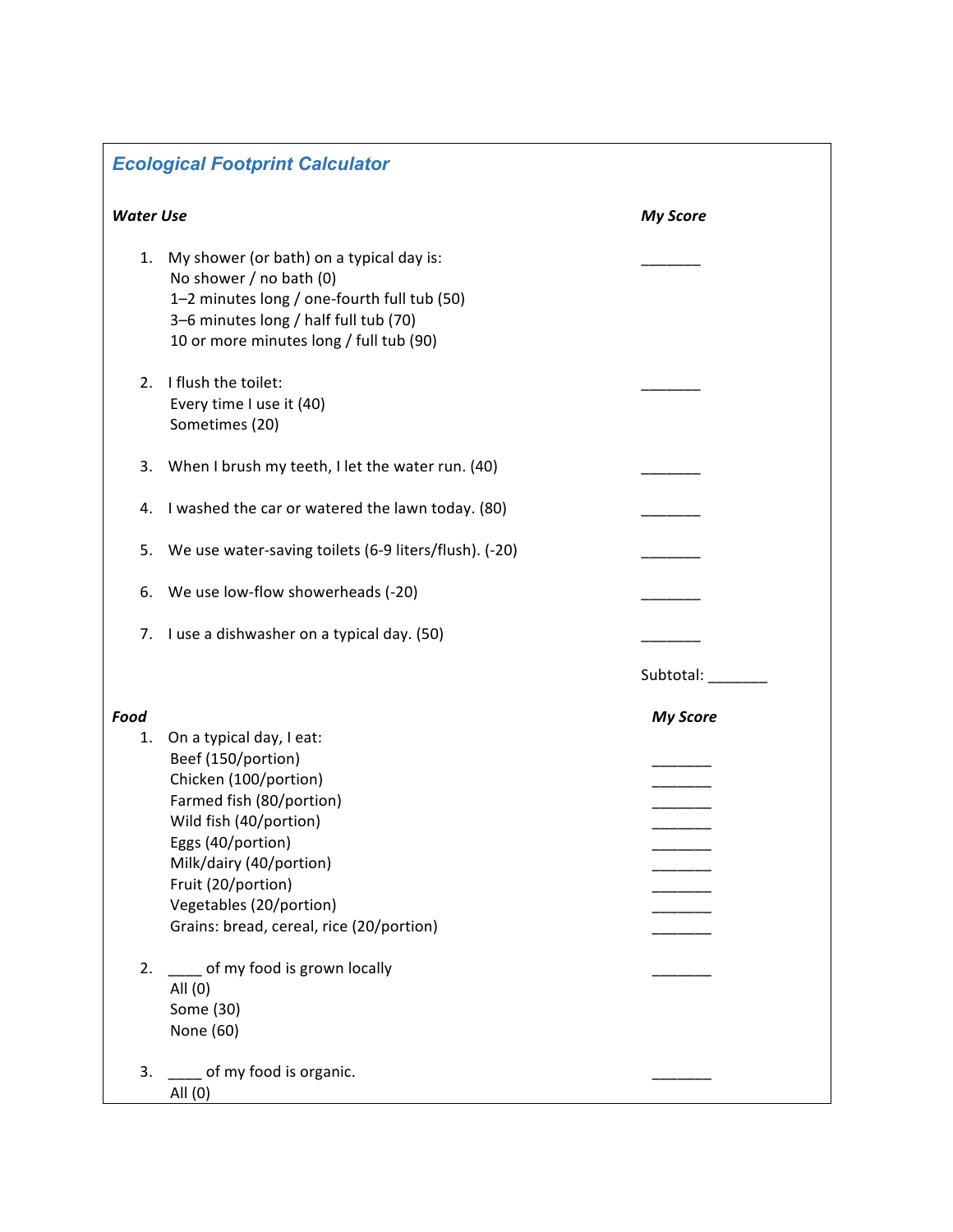|                       | Some (30)<br>None (60)                                                                                                                                                                                                                                                                                                                                                |                 |
|-----------------------|-----------------------------------------------------------------------------------------------------------------------------------------------------------------------------------------------------------------------------------------------------------------------------------------------------------------------------------------------------------------------|-----------------|
|                       |                                                                                                                                                                                                                                                                                                                                                                       |                 |
|                       |                                                                                                                                                                                                                                                                                                                                                                       |                 |
|                       |                                                                                                                                                                                                                                                                                                                                                                       |                 |
|                       | 4. I compost my fruit/vegetable scraps and peels.<br>Yes (-20)                                                                                                                                                                                                                                                                                                        |                 |
|                       |                                                                                                                                                                                                                                                                                                                                                                       |                 |
|                       | No (60)                                                                                                                                                                                                                                                                                                                                                               |                 |
|                       |                                                                                                                                                                                                                                                                                                                                                                       |                 |
| 5.                    | ____ of my food is processed.                                                                                                                                                                                                                                                                                                                                         |                 |
|                       | All (100)                                                                                                                                                                                                                                                                                                                                                             |                 |
|                       | Some (30)                                                                                                                                                                                                                                                                                                                                                             |                 |
|                       | None (0)                                                                                                                                                                                                                                                                                                                                                              |                 |
|                       |                                                                                                                                                                                                                                                                                                                                                                       |                 |
| 6.                    | ____ of my food has packaging.                                                                                                                                                                                                                                                                                                                                        |                 |
|                       | All (100)                                                                                                                                                                                                                                                                                                                                                             |                 |
|                       | Some (30)                                                                                                                                                                                                                                                                                                                                                             |                 |
|                       | None (0)                                                                                                                                                                                                                                                                                                                                                              |                 |
|                       |                                                                                                                                                                                                                                                                                                                                                                       |                 |
|                       | 7. On a typical day, I waste:                                                                                                                                                                                                                                                                                                                                         |                 |
|                       | None of my food (0)                                                                                                                                                                                                                                                                                                                                                   |                 |
|                       | One-fourth of my food (100)                                                                                                                                                                                                                                                                                                                                           |                 |
|                       | One-third of my food (150)                                                                                                                                                                                                                                                                                                                                            |                 |
|                       | Half of my food (200)                                                                                                                                                                                                                                                                                                                                                 |                 |
|                       |                                                                                                                                                                                                                                                                                                                                                                       | Subtotal: _____ |
|                       |                                                                                                                                                                                                                                                                                                                                                                       |                 |
| <b>Transportation</b> |                                                                                                                                                                                                                                                                                                                                                                       | <b>My Score</b> |
| 1.                    | On a typical day, I travel by:                                                                                                                                                                                                                                                                                                                                        |                 |
|                       | Foot $(0)$                                                                                                                                                                                                                                                                                                                                                            |                 |
|                       | Bike (5 per use)                                                                                                                                                                                                                                                                                                                                                      |                 |
|                       | Public transit (30 per use)                                                                                                                                                                                                                                                                                                                                           |                 |
|                       |                                                                                                                                                                                                                                                                                                                                                                       |                 |
|                       | Private vehicle (200 per use)                                                                                                                                                                                                                                                                                                                                         |                 |
|                       |                                                                                                                                                                                                                                                                                                                                                                       |                 |
|                       |                                                                                                                                                                                                                                                                                                                                                                       |                 |
|                       |                                                                                                                                                                                                                                                                                                                                                                       |                 |
|                       |                                                                                                                                                                                                                                                                                                                                                                       |                 |
|                       |                                                                                                                                                                                                                                                                                                                                                                       |                 |
|                       |                                                                                                                                                                                                                                                                                                                                                                       |                 |
|                       |                                                                                                                                                                                                                                                                                                                                                                       |                 |
|                       |                                                                                                                                                                                                                                                                                                                                                                       |                 |
|                       |                                                                                                                                                                                                                                                                                                                                                                       |                 |
|                       |                                                                                                                                                                                                                                                                                                                                                                       |                 |
|                       |                                                                                                                                                                                                                                                                                                                                                                       |                 |
|                       | Half an hour to 1 hour (60)                                                                                                                                                                                                                                                                                                                                           |                 |
|                       | More than 1 hour (100)                                                                                                                                                                                                                                                                                                                                                |                 |
|                       |                                                                                                                                                                                                                                                                                                                                                                       |                 |
| 4.                    | How big is the car in which I travel on a typical day?                                                                                                                                                                                                                                                                                                                |                 |
|                       | No car (-20)                                                                                                                                                                                                                                                                                                                                                          |                 |
|                       | <b>Small (50)</b>                                                                                                                                                                                                                                                                                                                                                     |                 |
|                       |                                                                                                                                                                                                                                                                                                                                                                       |                 |
| 2.<br>3.              | Our vehicle's fuel efficiency is liters/100 kilometers<br>(gallons/60 miles).<br>less than 6 liters / 2 gallons (-50)<br>6-9 liters / 2-21/ <sub>2</sub> gallons (50)<br>10-13 liters / 3-31/ <sub>2</sub> gallons (100)<br>More than 13 liters / 3½ gallons (200)<br>The time I spend in vehicles on a typical day is:<br>No time (0)<br>Less than half an hour (40) |                 |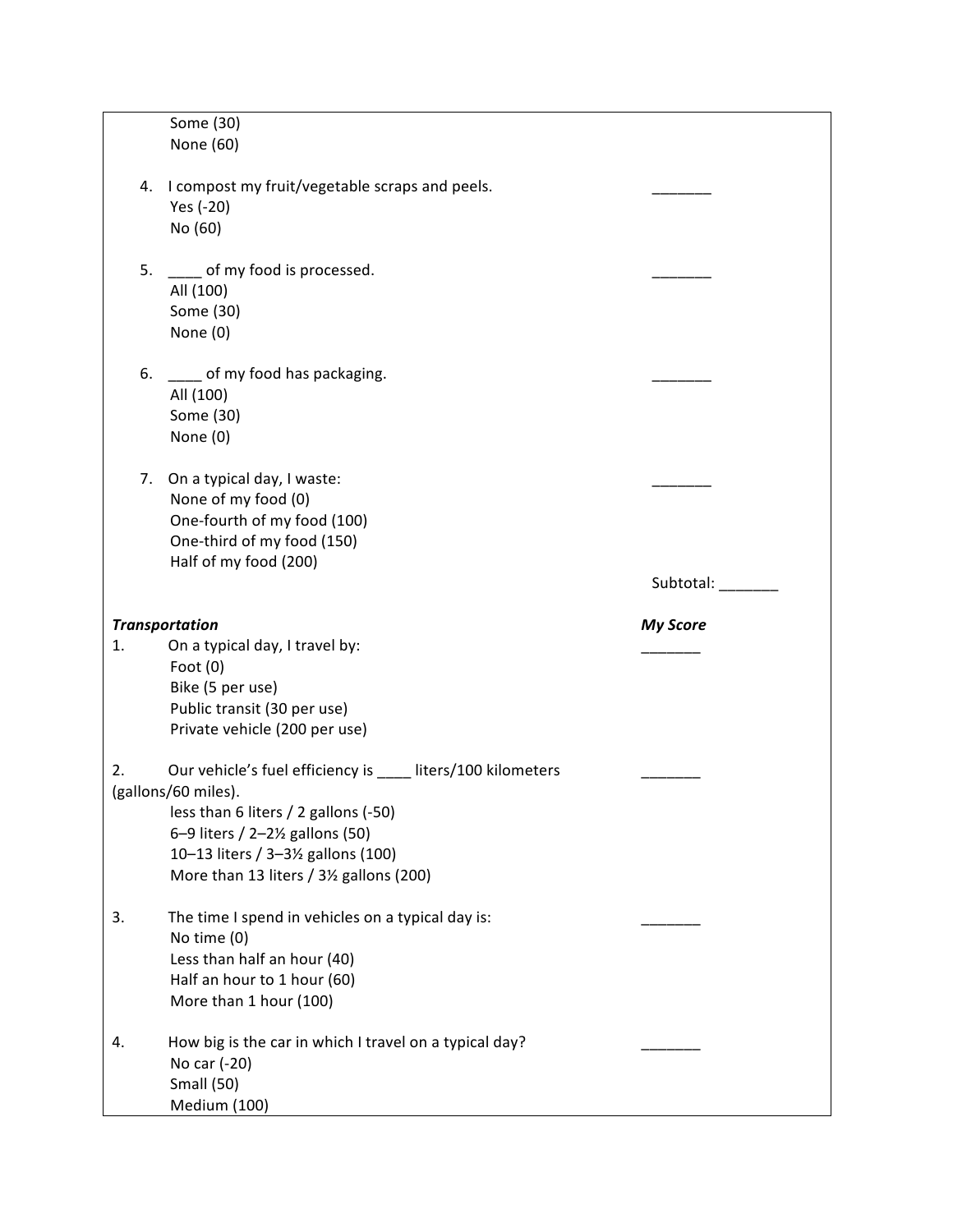|                      | Large (SUV) (200)                                                                         |                 |
|----------------------|-------------------------------------------------------------------------------------------|-----------------|
|                      |                                                                                           |                 |
| 5.                   | Number of cars in our driveway?                                                           |                 |
|                      | No car (-20)                                                                              |                 |
|                      | 1 car (50)                                                                                |                 |
|                      | 2 cars (100)                                                                              |                 |
|                      | More than 2 cars (200)                                                                    |                 |
| 6.                   | On a typical day, I walk/run for:                                                         |                 |
|                      | 5 hours or more (-75)                                                                     |                 |
|                      | 3 to 5 hours (-25)                                                                        |                 |
|                      | 1 to 3 hours (0)                                                                          |                 |
|                      | Half an hour to 1 hour (10)                                                               |                 |
|                      | Less than 10 minutes (100)                                                                |                 |
|                      |                                                                                           | Subtotal:       |
|                      |                                                                                           |                 |
| <b>Shelter</b><br>1. |                                                                                           | <b>My Score</b> |
|                      | Number of rooms per person (divide number of rooms by<br>number of people living at home) |                 |
|                      | Fewer than 2 rooms per person (10)                                                        |                 |
|                      | 2 to 3 rooms per person (80)                                                              |                 |
|                      | 4 to 6 rooms per person (140)                                                             |                 |
|                      | 7 or more rooms per person (200)                                                          |                 |
|                      |                                                                                           |                 |
| 2.                   | We share our home with nonfamily members. (-50)                                           |                 |
| 3.                   | We own a second, or vacation home that is often empty.                                    |                 |
|                      | No(0)                                                                                     |                 |
|                      | We own/use it with others. (200)                                                          |                 |
|                      | Yes (400)                                                                                 |                 |
|                      |                                                                                           | Subtotal: _____ |
| <b>Energy Use</b>    |                                                                                           | <b>My Score</b> |
|                      |                                                                                           |                 |
| 1.                   | In cold months, our house temperature is:                                                 |                 |
|                      | Under 15°C (59°F) (-20)                                                                   |                 |
|                      | 15 to 18°C (59 to 64°F) (50)                                                              |                 |
|                      | 19 to 22°C (66 to 71°F) (100)                                                             |                 |
|                      | 22°C (71°F) or more (150)                                                                 |                 |
| 2.                   | We dry clothes outdoors or on an indoor rack.                                             |                 |
|                      | Always (-50)                                                                              |                 |
|                      | Sometimes (20)                                                                            |                 |
|                      | Never (60)                                                                                |                 |
|                      |                                                                                           |                 |
| 3.                   | We use an energy-efficient refrigerator.                                                  |                 |
|                      | Yes (-50)                                                                                 |                 |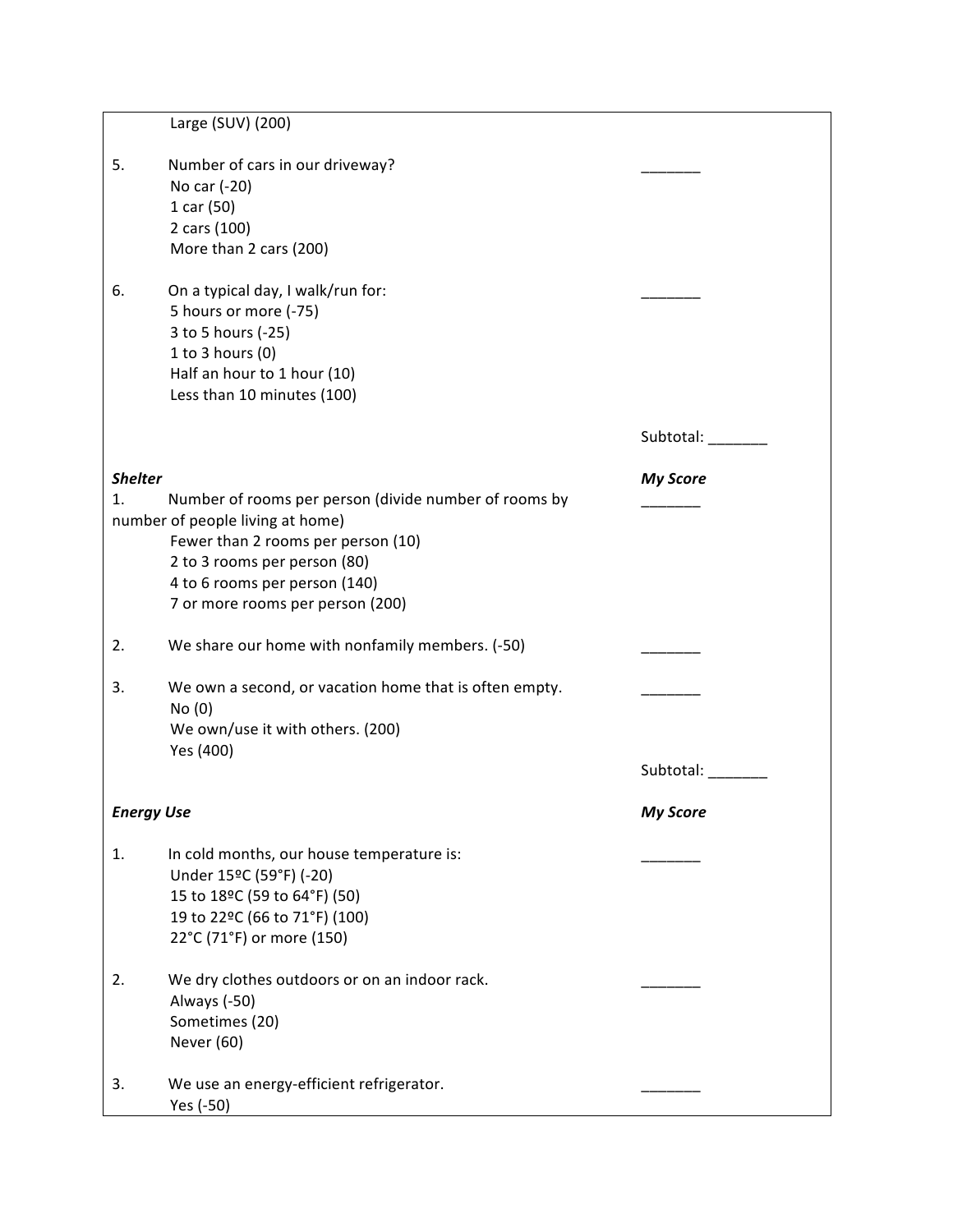|            | No (50)                                                                                                              |                 |
|------------|----------------------------------------------------------------------------------------------------------------------|-----------------|
| 4.         | We use compact fluorescent light bulbs.<br>Yes (-50)<br>No (50)                                                      |                 |
| 5.<br>use. | I turn off lights, computer, and television when they're not in<br>Yes $(0)$<br>No (50)                              |                 |
| 6.         | To cool off, I use:<br>Air conditioning: car / home (30 for each)<br>Electric fan (-10)<br>Nothing (-50)             |                 |
| 7.         | Outdoors today, I spent:<br>7 hours (0)<br>4 to 6 hours (10)<br>2 to 3 hours (20)                                    |                 |
|            | 2 hours or less (100)                                                                                                | Subtotal:       |
| Clothing   |                                                                                                                      | <b>My Score</b> |
| 1.         | I change my outfit every day and put it in the laundry. (80)                                                         |                 |
| 2.         | I am wearing clothes that have been mended or fixed. (-20)                                                           |                 |
| 3.         | One-fourth of my clothes are handmade or second-hand. (-20)                                                          |                 |
| 4.         | Most of my clothes are purchased new each year. (120)                                                                |                 |
| 5.         | I give the local thrift store clothes that I no longer wear.<br>Yes (0)<br>No (100)                                  |                 |
| 6.         | I buy hemp instead of cotton shirts when I can. (-10)                                                                |                 |
| 7.         | I never wear ___ % of the clothes in my closet.<br>Less than 25% (25)<br>50% (50)<br>75% (75)<br>More than 75% (100) |                 |
| 8.         | I have _____ pairs of shoes.<br>2 to $3(20)$<br>4 to 6 (60)                                                          |                 |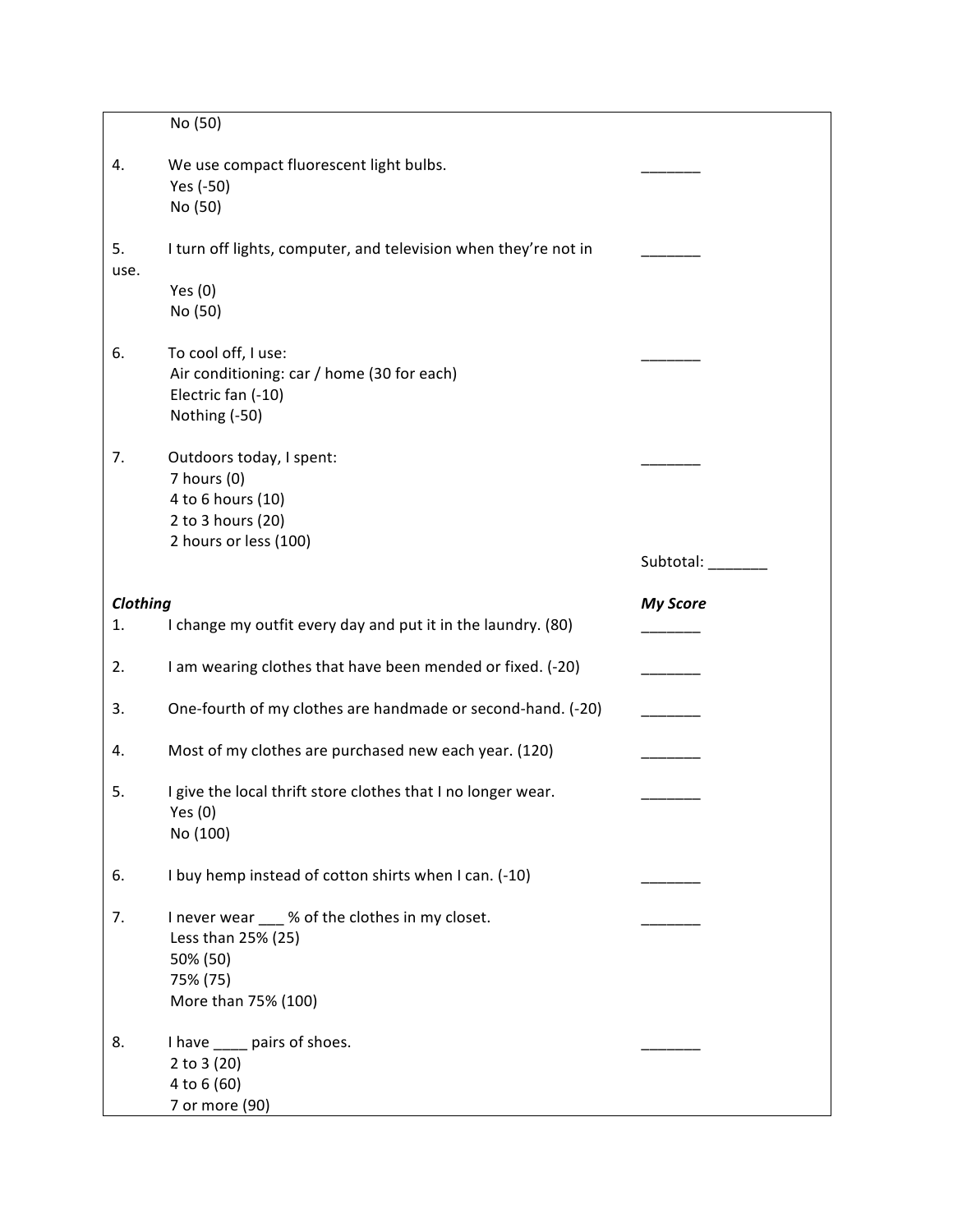|                    |                                                                                                                                                                                                                                                                                                        | Subtotal: _______  |
|--------------------|--------------------------------------------------------------------------------------------------------------------------------------------------------------------------------------------------------------------------------------------------------------------------------------------------------|--------------------|
| <b>Stuff</b><br>1. | All my garbage from today could fit into a:<br>Shoebox (20)<br>Large pail (60)<br>Garbage can (200)<br>No garbage created today! (-50)                                                                                                                                                                 | <b>My Score</b>    |
| 2.                 | I reuse items rather than throw them out. (-20)                                                                                                                                                                                                                                                        |                    |
| 3.                 | I repair items rather than throw them out (-20)                                                                                                                                                                                                                                                        |                    |
| 4.                 | I recycle all my paper, cans, glass, and plastic. (-20)                                                                                                                                                                                                                                                |                    |
| 5.                 | I avoid disposable items as often as possible.<br>Yes (-10)<br>No (60)                                                                                                                                                                                                                                 |                    |
| 6.                 | I use rechargeable batteries whenever I can. (-30)                                                                                                                                                                                                                                                     |                    |
| 7.                 | Add one point for each dollar you spend in a typical day.<br>Today was a Buy Nothing Day (0) _______                                                                                                                                                                                                   | Subtotal:          |
| Fun<br>1.          | For typical play, the land converted into fields, rinks, pools, gyms,<br>ski slopes, parking lots, etc., added together occupy:<br>Nothing (0)<br>Less than 1 hectare $/$ 2 $\frac{1}{2}$ acres (20)<br>1 to 2 hectares / $2\frac{1}{2}$ to 5 acres (60)<br>2 or more hectares / 5 or more acres (100) | <b>My Score</b>    |
| 2.                 | On a typical day, I use the TV or computer<br>Not at all (0)<br>Less than 1 hour (50)<br>More than 1 hour (80)                                                                                                                                                                                         |                    |
| 3.                 | How much equipment is needed for typical activities?<br>None (0)<br>Very little (20)<br>Some (60)<br>A lot (80)                                                                                                                                                                                        | Subtotal: ________ |
|                    |                                                                                                                                                                                                                                                                                                        |                    |
| <b>Summary</b>     | Transfer your subtotals from each section and add them together to obtain the grand total.                                                                                                                                                                                                             |                    |

L